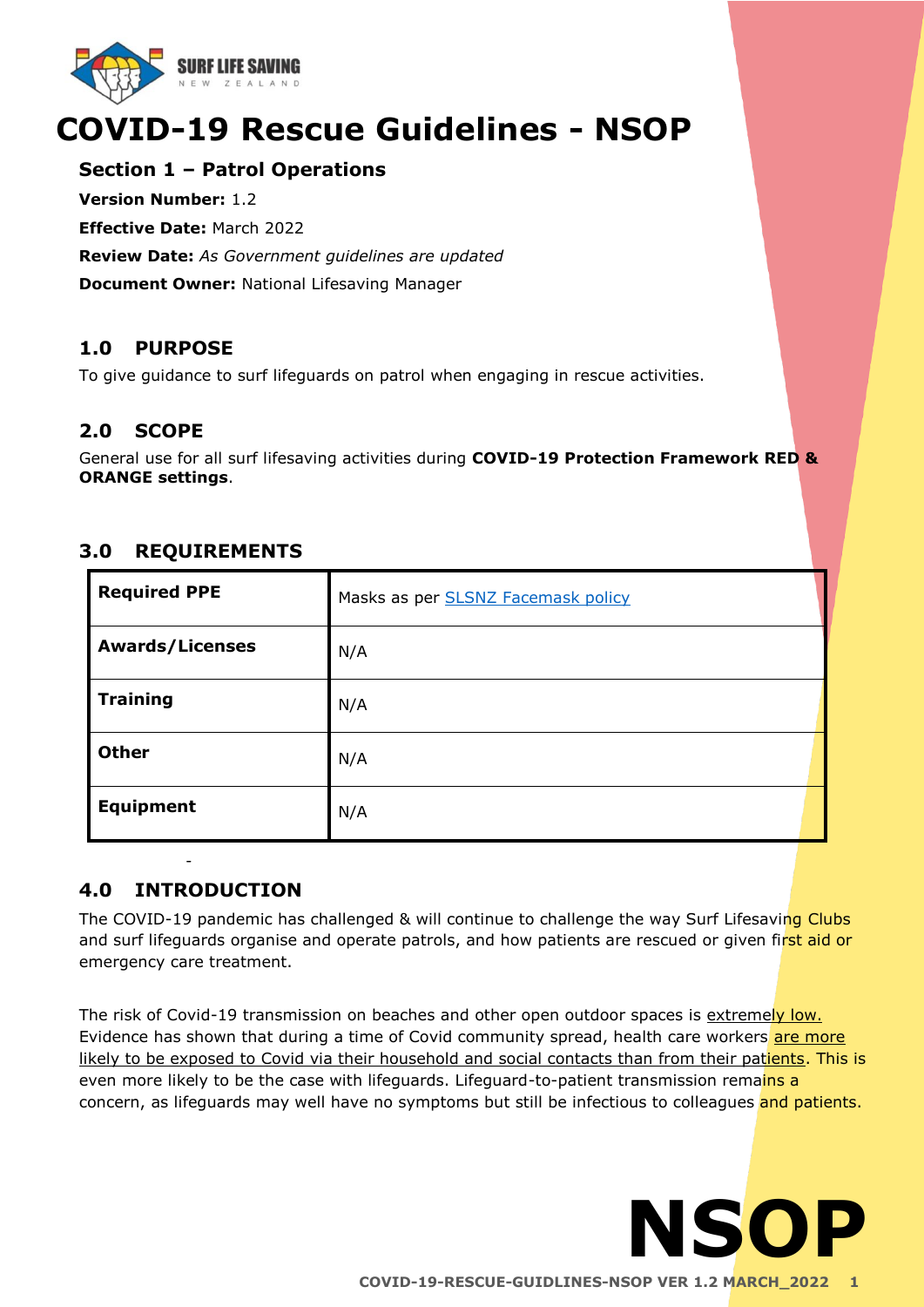

## **5.0 PROCEDURES**

#### **5.1 Preventative Actions**

While patrolling at Orange or Red there should be a high focus on preventative actions to minimise rescues and contact.

During preventative actions take the following precautions:

- Wear a face mask.
- Try to maintain 2m distancing where possible.

#### **5.2 Tube Rescue - Conscious patient**

- Where possible use the rescue tube for keeping your distance between yourself and the patient. In some cases, social distancing will not be able to be achieved.
- Once on the beach, wear a face mask, maintain distance where possible, and follow post-rescue protocol (5.6).

#### **5.3 Board Rescues - Conscious patient**

- Where possible use the rescue board to maintain distance between yourself and the patient. In some cases, social distancing will not be able to be achieved.
- Once on the beach, wear a face mask, maintain distance, and follow post-rescue protocol (5.6).

#### **5.4 IRB/RWC Rescues - Conscious patient**

- Managed by senior lifeguards if possible.
- Once on the beach, wear a face mask, maintain distance, and follow post-rescue protocol (5.6).

#### **5.5 For all unconscious patients**

- Once on the beach, wear a face mask and maintain distance when possible.
- Use correct PPE for patient treatment.
- **Follow COVID-19 Emergency Care NSOP.**

#### **5.6 Post-Rescue Protocol**

Because Covid can be spread from individuals without symptoms, it is safest to wear a mask and other recommended PPE. When possible, place a [face mask](https://www.surflifesaving.org.nz/media/995434/ops-circular-slsnz-facemask-policy-updated-20-10-21.pdf) [\(Surgical mask/disposable\)](https://www.surflifesaving.org.nz/media/995434/ops-circular-slsnz-facemask-policy-updated-20-10-21.pdf) on the patient or ask the patient to put on a face mask, avoid indoor spaces, and maintain distance.

It may be helpful for ambulance services if you ask the following questions: *The answers should not impact your care at the scene: always act as if both you and the* 

- *patient had Covid, but did not know it. Masks, ventilation, and distance are the key.*
	- 1. Have you, or someone you regularly interact with, tested positive for COVID-19?
	- 2. Are you, or someone you regularly interact with, experiencing any COVID-19